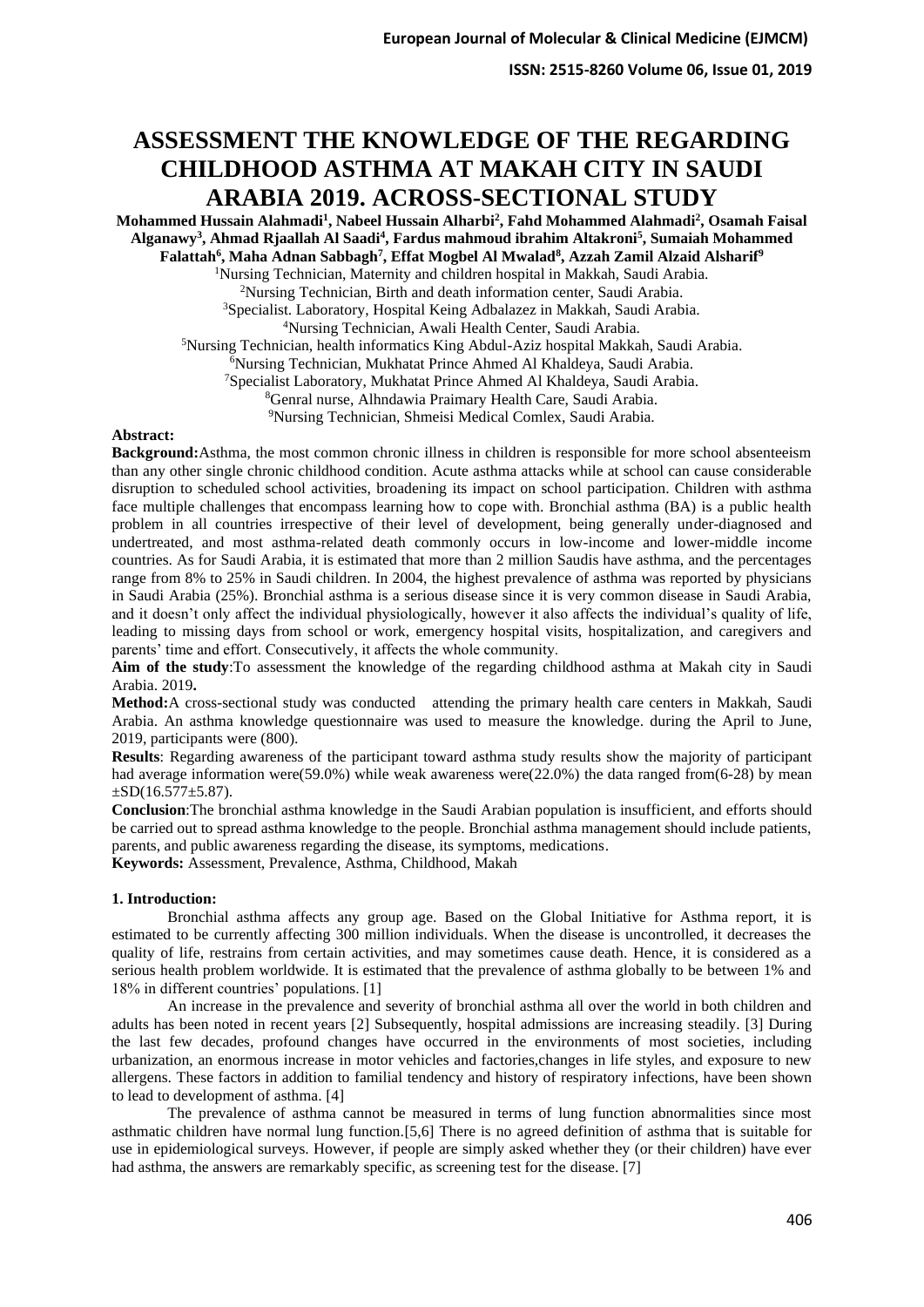### **ISSN: 2515-8260 Volume 06, Issue 01, 2019**

Asthma is reported to be one of the most common chronic diseases in childhood, impairing not only the quality of life of the patients but also their families and incurring high costs to the health care system and society [8]. In the Middle East, asthma prevalence ranging from 5% to 23% has previously been reported to be lower than in developed countries [9,10]. This variation in rates suggests that environmental factors and variations in the presence of aeroallergens may affect its development. Genetic factors and temperature have a very close inverse correlation with the seasonal distribution of asthmatic attacks while humidity has a direct correlation. There are insufficient data to fully explain the variations in prevalence within and between populations [11].Bronchiolitis usually happens in the winter and early spring. It most often affects children younger than 2 years old (The Saudi initiative of bronchiolitis diagnosis, management, and prevention (SIBRO) aimed to facilitate pediatricians and general practitioners to manage such conditions. The roles of supportive therapy; oxygen; bronchodilators; anti-inflammatory, antibacterial, and antiviral agents; and make recommendations to influence clinician behavior on the basis of the evidence. The prevention methods are reviewed, as is the potential role of complementary and alternative medicine (CAM).[12]

Bronchiolitis is an acute inflammatory illness of the small bronchioles, which is usually caused by a viral infection. The most common agent is a respiratory syncytial virus (RSV). This condition may manifest at any age, but symptoms are usually severe only in young infants [13]. The prevalence of bronchiolitis in the KSA ranges between 25%-88%. RSV belongs to the pneumoviridae family (a single-stranded RNA) with two subtypes, A and B. Bronchiolitis is a well-recognized condition; it affects around 1%–3% of all healthy children and more than 10% in high-risk groups. Bronchiolitis represents a large public health burden throughout the world where 2%–10% of cases require hospitalization. About 5% of RSV bronchiolitis cases require Intensive Care Unit (ICU) admission. [14]

# **1.2 Literature Review**

Fadzil et al reported in Previous studies that were conducted on parents with asthmatic children have also shown low asthma knowledge results, such as the mean score of the parents was 15.5, which was 50% of the total score.[15] There was a higher score in another study, with a mean of 18.3 for parents with asthmatic children who were admitted to New Castle Mater Hospital and John Hunter Hospital.[16] In addition, in another study, parents scored 19.9 in the Royal Children Hospital, Australia.[17] Comparably, one of the highest percentages on the asthma knowledge test was an average of 72% by parents.[18]

World Health Organization report (2016) about epidemiologic studies have shown that the prevalence of asthma is increasing all over the world, especially in non-industrialized countries [19]. present the overall prevalence of childhood asthma in Dekerness district using questionnaire diagnosed asthma was found to be 13.4% which is higher than the different school-based studies carried out in Egypt which varied over time and regions. It varied from 8.2% in Cairo [20] to 14.7% in El Nozha region [21], up to 46.1% in Al Maadi and Al Maasara region [22]. While in the Nile Delta region, the overall prevalence was 7.7% [23], in Damietta Governorate was 9.1% [24] while in Menoufiya Governorate, it was 6.5% [25]. The asthma prevalence in Assiut city, Upper Egypt was 6.2% [26], in Abu Khalifa village. In El-Ismailia Governorate, it was 9.6% [27] while in Fayoum city it was 6.3% [28]. These variations in prevalence rates may be attributed to different population studied, asthma

Stempel etal, found that in a Chicago community survey, that knowledge about the disease of family members of asthmatic patients was no better than that of the general public, also revealed that there are several myths related to asthma attacks and their treatment. The carers had many misconceptions regarding triggers of asthma. Among them were rice and foods rich in oil. This belief leads to withholding of a wide variety of healthy nutritious foods from growing children, thereby having an adverse effect on their nutritional status and overall growth pattern. [29]

In Egypt, many school-based studies estimated that the prevalence of bronchial asthma among school children ranged from 6.2% in Assiut city in Upper Egypt [26] up to 46.1% in Cairo. However, to the best of the researcher's knowledge, there is no community-based study about the magnitude of bronchial asthma and its risk factors in Egypt. This study aims to estimate the prevalence of bronchial asthma among children in Dekerness district and to identify its associated risk factors in the community setting. [30]

Study was conducted in Islamabad where there is a constant rise in the number of asthmatic patients, it was expected that awareness about the disease may be increasing among thecarers. However, a surprisingly high proportion of carers lacked sufficient information regarding asthma. The study revealed that 61.8% of children were exposed to indoor SHS. This figure is higher than that reported from a study done in USA on pre-school children, where 38% of children were exposed to SHS at home. It is also higher that that reported from the UK (50%) and Northern European countries (57%) [31]. This difference could be attributed to the reported high prevalence of smoking among Saudi population [32], not only among adults, but also among young ages.

### **1.3. Rationale :**

There may be a gap between knowledge of bronchial asthma among childhood and also there is a high percentage of children with uncontrolled asthma and is a high knowledge deficit among the children with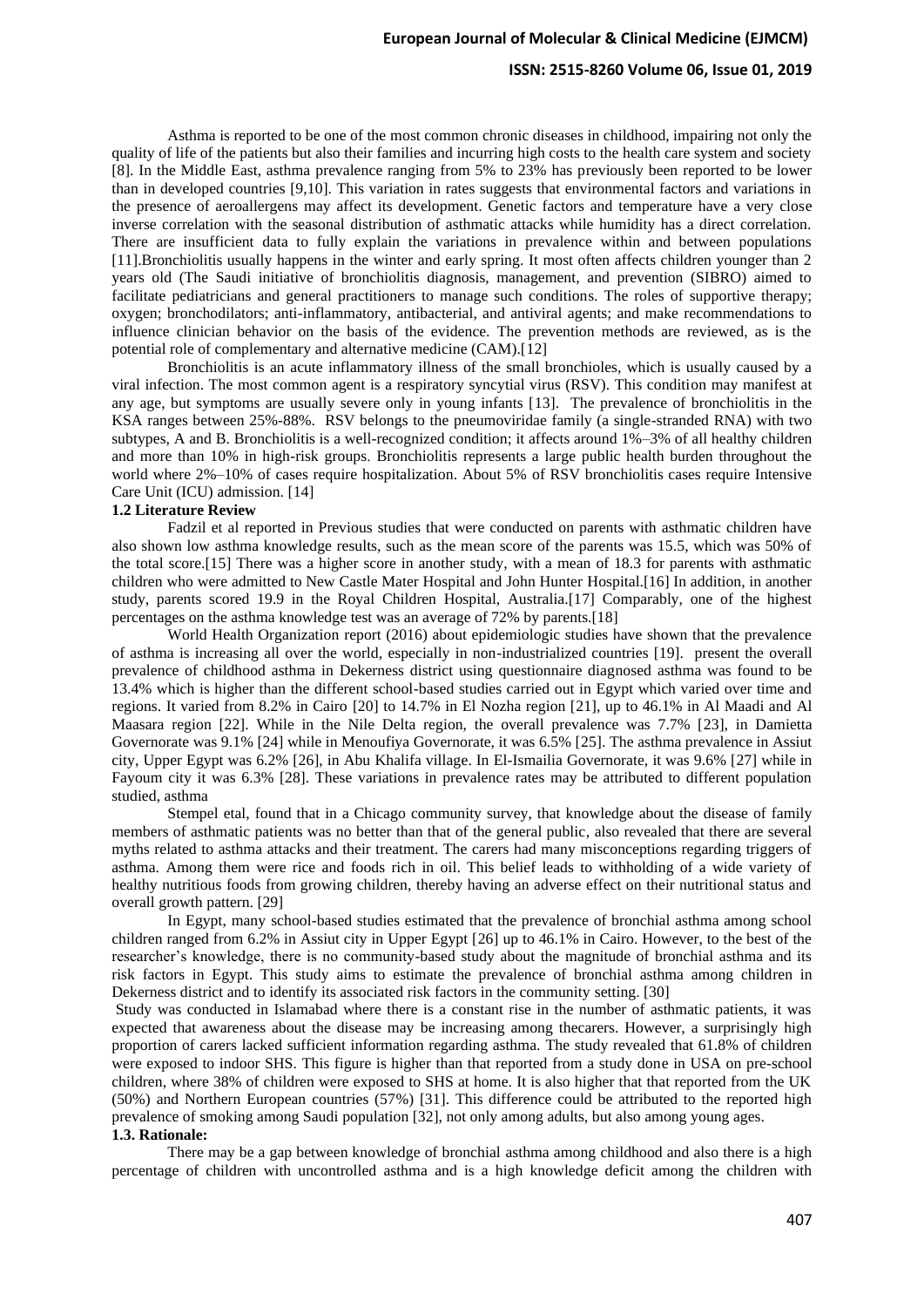#### **ISSN: 2515-8260 Volume 06, Issue 01, 2019**

asthma, all this factors increase the risk of respiratory disorders, middle ear disease, dental caries, and the risk of developing lung cancer in adulthood in Saudi Arabia. Assessing specific smoke constituents or their metabolites in body liquids can give a precise data about exposure to SHS. Prevention and health promotion is one of the cornerstones in our practice, thus investing in knowledge toward management of an educational program targeting the general population and the caregivers should be implemented to correct any false beliefs regarding asthma and asthma medications.

#### **1.3 Aim of the study :**

Assessment the knowledge of the regarding childhood asthma at Makah city in Saudi Arabia. 2019

# **1.4 Objectives**:

Assessing the knowledge and awareness of the regarding childhood asthma at Makah city in Saudi Arabia. 2019

## **1.5 Study design**:

This study is descriptive type of cross-sectional study was conducted among 800 childhood asthma applying a convenience sampling technique .

### **1.6 Study Area**

This study was conducted at Makkah Mokarramah. During the April to June, 2019 which is one of the major cities in Saudi Arabia with an estimated population of approximately 2 million.There are 38 primary health care (PHC) centers at Makkah Mokarramah ,

Saudi Arabia. Primary health care is a cornerstone in the national health transformation as a part of the Vision 2030 in Saudi Arabia.13 Primary health care centers provide preventive, curative, and rehabilitative health services including treatment of common illnesses, immunization, maternal and child health, screening, and oral health. In each PHC center, a dedicated clinic run by a general practitioner and other healthcare professionals is assigned for follow up of children diagnosed with asthma. The clinic provides clinical care as well as educational services for patients. Asthma clinics in PHC centers follow the Saudi guidelines for asthma including management and education for patients. Children with asthma are diagnosed in the hospital by specialist physicians and then referred to the PHC centers for follow up. The number of registered physiciandiagnosed children with asthma in the PHC centers in the Makkah Mokarramah region is approximately 2000. The primary data were collected from caregivers of children with asthma coming for a follow-up visit in the asthma clinic in PHC centers in at Makkah Mokarramah, Saudi Arabia.

### **1.7Study Population**

The inclusion criteria of the study were: i) children diagnosed with asthma; ii) children aged one to 12 years old; iii) visiting PHC centers with their caregivers for follow up; and iv) caregivers can speak Arabic. Children with other chronic diseases or their caregiver was not a first-degree relative were excluded from this study. The sample size for the study was calculated to be (800) participants based on an assumed frequency of outcome variable of 50% with an accepted margin of error of plus-or-minus 5 and a confidence level of (95%). 4 PHC centers were randomly selected to be included in the study these centers were selected from the list of PHC centers in Makkah Mokarramah, Saudi Arabia using simple random sampling technique. Within these centers, caregivers of children with asthma attending a follow-up visit in the asthma clinic were recruited sequentially.

#### **2. Data collection tool**

A structured questionnaire consisting of three sections; demography, questions about asthma, and question concerningself-education about the disease. The individuals' demography consisted of age, sex, marital status, number of children if any, education, place of residence, job, if the person suffers from asthma, and whether they have children who suffer from bronchial asthma or know someone who suffers from asthma. Followed by 30 questions about asthma awareness covering various aspects, and then a section about selfeducation about asthma and the sources of the information they know about asthma .

This survey was performed using a Structured Asthma Knowledge Questionnaire in their native language (Arabic) that was answered through interviews with 800 randomly selected participant Arabians The data was collected, translated, entered to a database and analyzed.

# **2.1 Data entry and analysis** :

The Statistical Package for Social Sciences (SPSS) software version 24.0 has been used for data entry and analysis. Descriptive statistics (e.g., number, percentage) and analytic statistics using Chi-Square tests  $(γ2)$ to test for the association and the difference between two categorical variables were applied. A p-value  $\leq 0.05$ will be considered statistically significant.

# **2.2 Pilot study**

A pilot study has been conducted in the same sector due to the similarity to the target group using the same questionnaire to test the methodology of the study. As a feedback, the questionnaire has been clear and no defect has been detected in the methodology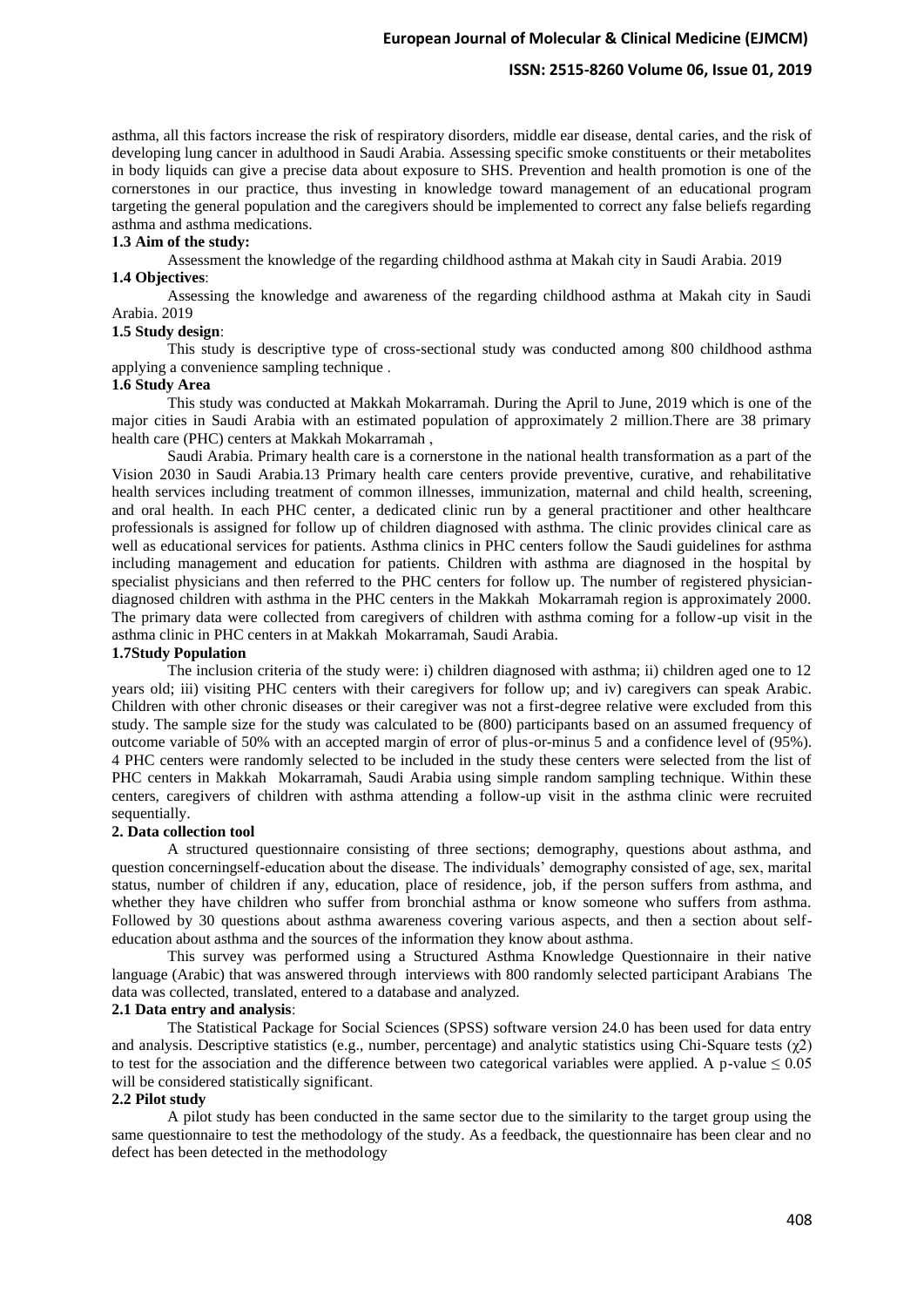# **ISSN: 2515-8260 Volume 06, Issue 01, 2019**

# **2.3 Ethical considerations**

Permission from the Makkah joint program of Saudi pediatric residency program will be obtained. Permission from the Directorate of health and education, verbal consents from all participants in the questionnaire were obtained. All information was kept confidential, and results will be submitted to the department as feedback .

# **2.4 Budget: Self-funded**

## **3. RESULTS**

**Table 1**Distribution of demographic data(age, gender, Marital status, Number of children, Level of education) in our study(n=800)

|                                                            | ${\bf N}$ | $\%$ |
|------------------------------------------------------------|-----------|------|
| Age (years)                                                |           |      |
| <25                                                        | 128       | 16   |
| $25 - 35$                                                  | 184       | 23   |
| 35-45                                                      | 392       | 49   |
| $>45$                                                      | 96        | 12   |
| <b>Sex</b>                                                 |           |      |
| Female                                                     | 224       | 28   |
| Male                                                       | 576       | 72   |
| <b>Marital</b> status                                      |           |      |
| Single                                                     | 264       | 33   |
| Married                                                    | 536       | 67   |
| <b>Number of children</b>                                  |           |      |
| 1                                                          | 192       | 24   |
| $\overline{2}$                                             | 296       | 37   |
| 3 or more                                                  | 312       | 39   |
| Level of education                                         |           |      |
| Illiterate                                                 | 176       | 22   |
| Primary                                                    | 152       | 19   |
| Preparatory                                                | 224       | 28   |
| Secondary                                                  | 128       | 16   |
| University                                                 | 120       | 15   |
| Occupation                                                 |           |      |
| Work                                                       | 656       | 82   |
| Not work                                                   | 144       | 18   |
| Does anyone of your children suffer from asthma?           |           |      |
| No                                                         | 216       | 27   |
| Yes                                                        | 584       | 73   |
| Does anyone of family member or friend suffer from asthma? |           |      |
| No                                                         | 184       | 23   |
| Yes                                                        | 616       | 77   |

In our study showed that the only (49.00%)of the participated were(35-45) years while (25-35)years were(23.0%), regarding the marital status the majority of the participated married were (67.50%), the majority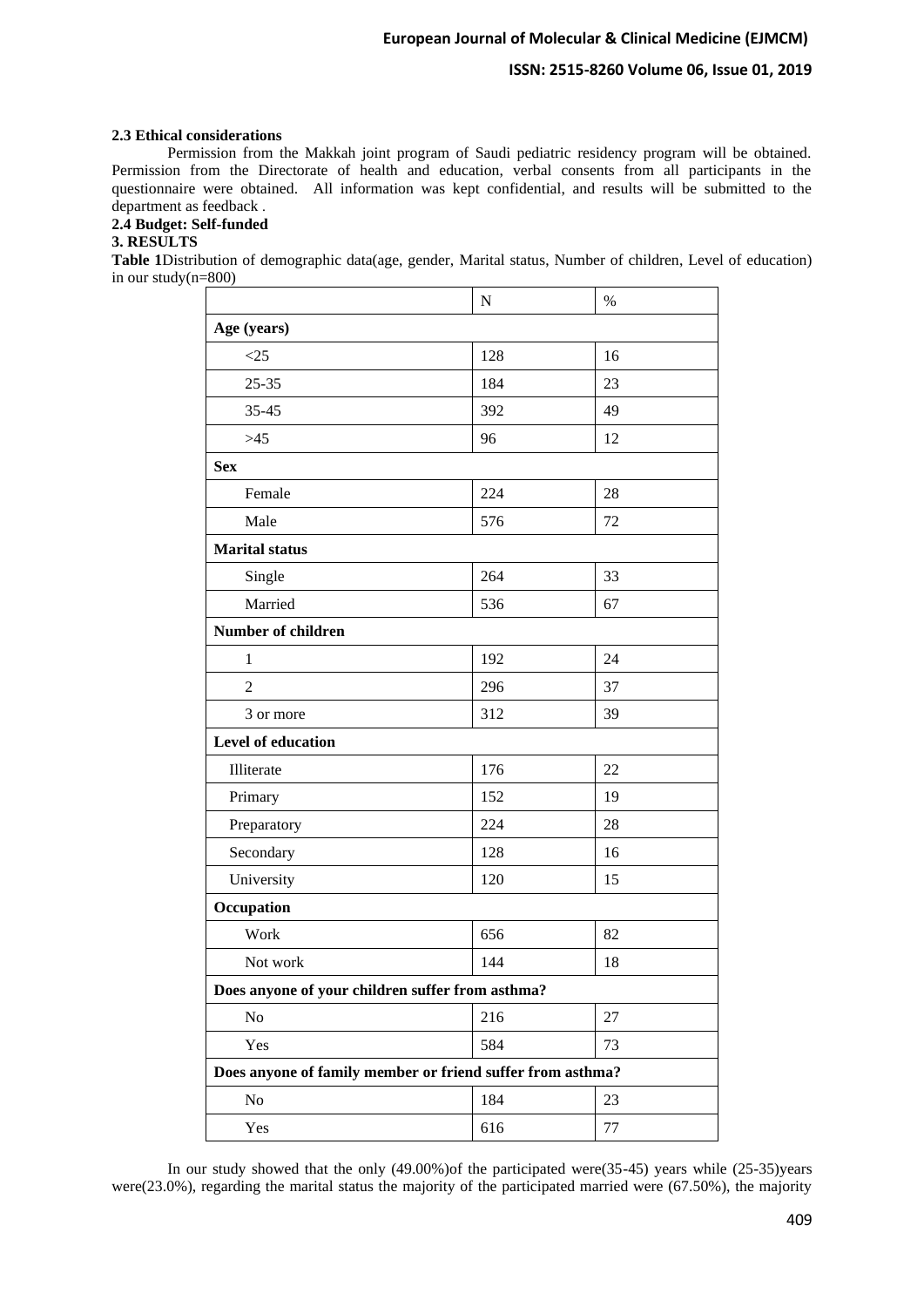# **ISSN: 2515-8260 Volume 06, Issue 01, 2019**

of the participant were male (72.00%) while Approximately more than half of mothers of the participant number of children 3or more (39.0%). The majority of the participated the level of education were preparatory (28.00%). and the majority of Occupation were work (82.0%), regarding does anyone of your children suffer from asthma the majority of the participated were (73.0%) while does anyone of family member or friend suffer from asthma were(77.0%)

| Table 2 Distribution of the asthma awareness questions |  |  |
|--------------------------------------------------------|--|--|
|                                                        |  |  |

|                                                                                                                                                    | Correct |               | <b>Incorrect</b> |               | Chi-square                |            |
|----------------------------------------------------------------------------------------------------------------------------------------------------|---------|---------------|------------------|---------------|---------------------------|------------|
|                                                                                                                                                    | N       | $\frac{0}{0}$ | N                | $\frac{0}{0}$ | $\overline{\mathbf{X}^2}$ | P-value    |
| Asthma is a chronic disease with acute exacerbations on exposure to<br>allergens (yes)                                                             | 720     | 90            | 80               | 10            | 512.000                   | $< 0.001*$ |
| Genetic, hereditary and environmental factors play a role in the<br>progression of asthma (yes)                                                    | 640     | 80            | 160              | 20            | 288.000                   | $< 0.001*$ |
| There is a difference between asthma and chest allergies in children (No)                                                                          | 280     | 35            | 520              | 65            | 72.000                    | $< 0.001*$ |
| Asthma can be a fatal disease (yes)                                                                                                                | 528     | 66            | 272              | 34            | 81.920                    | $< 0.001*$ |
| Symptoms of asthma include dyspnea and nocturnal cough (yes)                                                                                       | 680     | 85            | 120              | 15            | 392.000                   | $< 0.001*$ |
| Symptoms of asthma include fever, runny nose and throat inflammation<br>(No)                                                                       | 336     | 42            | 464              | 58            | 20.480                    | $< 0.001*$ |
| Asthma's severe symptoms include children's inability to talk in sentences<br>or to lie on their back, aggression, and altered consciousness (yes) | 400     | 50            | 400              | 50            | 0.000                     | 1.000      |
| The frequent use of antibiotics helps in diminishing the complications of<br>asthma No                                                             | 320     | 40            | 480              | 60            | 32.000                    | $< 0.001*$ |
| Eating $\square$ sh at an early age helps in slowing down progress of asthma (yes)                                                                 | 160     | 20            | 640              | 80            | 288.000                   | $< 0.001*$ |
| Infectious respiratory diseases increase the chances of asthma progression<br>(yes)                                                                | 440     | 55            | 360              | 45            | 8.000                     | $0.005*$   |
| Exposures to sudden changes in environment (dust or cold weather) affect<br>the progression of asthma (yes)                                        | 416     | 52            | 384              | 48            | 1.280                     | 0.258      |
| Direct or indirect exposure to cigarette smoke could lead to acute attacks<br>of asthma (yes)                                                      | 688     | 86            | 112              | 14            | 414.720                   | $< 0.001*$ |
| Exposure to perfumes, incense or paint fumes could lead to acute asthma<br>attacks (yes)                                                           | 672     | 84            | 128              | 16            | 369.920                   | $< 0.001*$ |
| An asthmatic patient should constantly follow-up with a physician for<br>better results (yes)                                                      | 640     | 80            | 160              | 20            | 288.000                   | $< 0.001*$ |
| An asthmatic child should avoid sports activities and physical education<br>classes (No)                                                           | 392     | 49            | 408              | 51            | 0.320                     | 0.572      |
| Asthmatic children should avoid certain foods, such as $\square$ sh, eggs, and<br>bananas (No)                                                     | 168     | 21            | 632              | 79            | 269.120                   | $< 0.001*$ |
| The patient's physician should inform him or her about the symptoms of<br>asthma and how to handle the disease, by avoiding all triggers, in       | 744     | 93            | 56               | 7             | 591.680                   | $< 0.001*$ |
| accordance with a preset plan (yes)                                                                                                                |         |               |                  |               |                           |            |
| The patient should be educated about how to manage an acute asthma<br>attack (yes)                                                                 | 736     | 92            | 64               | 8             | 564.480                   | $< 0.001*$ |
| There is no need for treatment of asthma in children younger than 6 years<br>of age No                                                             | 480     | 60            | 320              | 40            | 32.000                    | $< 0.001*$ |
| The patient can stop taking medication after an acute asthma attack (beta-<br>agonists and inhaled steroids) (yes)                                 | 240     | 30            | 560              | 70            | 128.000                   | $< 0.001*$ |
| One patient's asthma medication can be used by another asthmatic,<br>without referral to a doctor (No)                                             | 568     | 71            | 232              | 29            | 141.120                   | $< 0.001*$ |
| Steam inhalation for the treatment of asthma is better than mask or tube<br>(N <sub>0</sub> )                                                      | 176     | 22            | 624              | 78            | 250.880                   | $< 0.001*$ |
| There is no need for using mask if the patient is older than 5 years of age<br>(No)                                                                | 208     | 26            | 592              | 74            | 184.320                   | $< 0.001*$ |
| An asthmatic patient can be treated in a primary care clinic without                                                                               |         |               |                  |               |                           |            |
| referral to a pulmonology clinic, since it's a common disease (excluding<br>severe disease) (yes)                                                  | 224     | 28            | 576              | 72            | 154.880                   | $< 0.001*$ |
| Inhaled medications for asthma can cause addiction (inhaled BA can cause<br>tolerance) (No)                                                        | 240     | 30            | 560              | 70            | 128.000                   | $< 0.001*$ |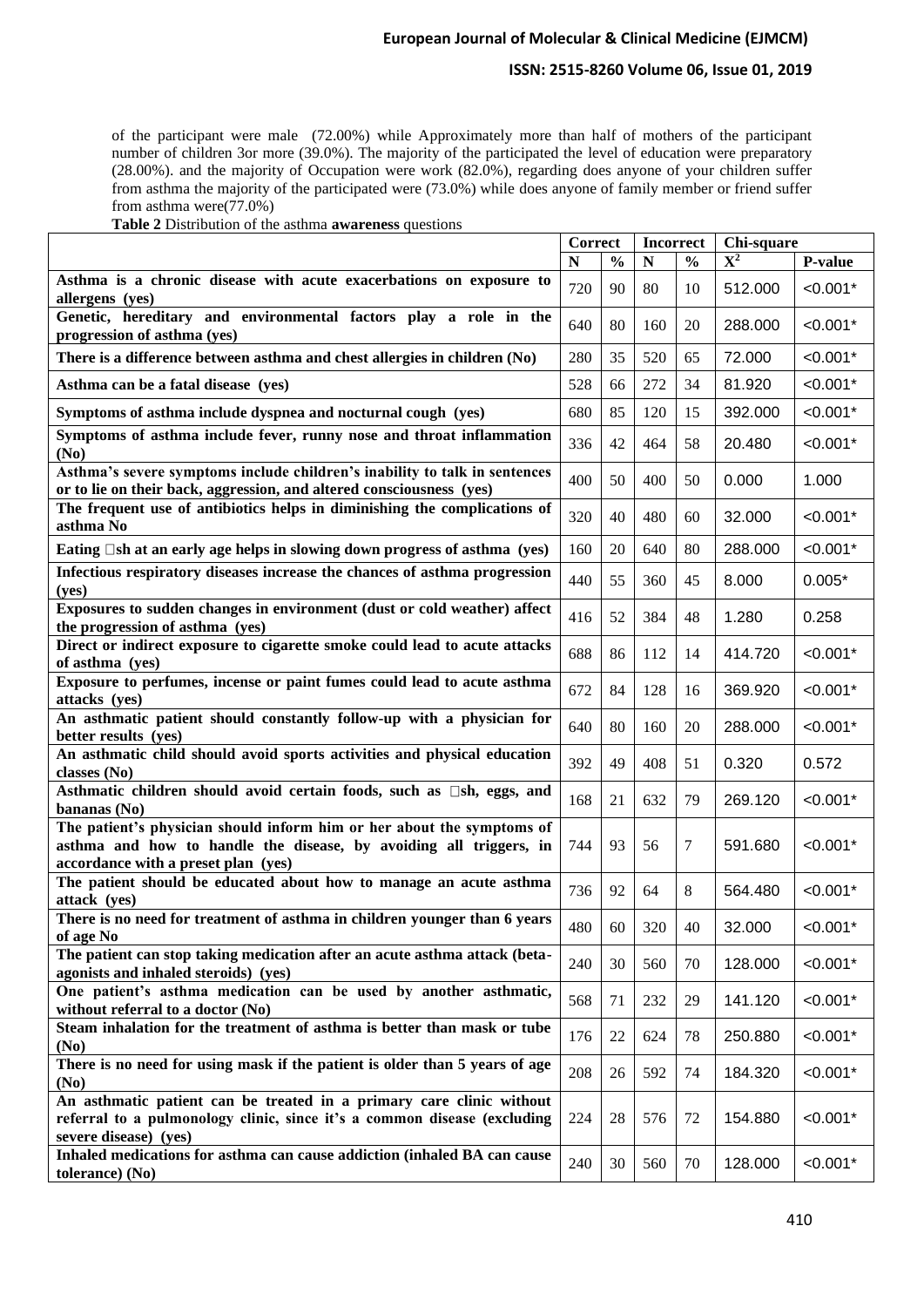# **ISSN: 2515-8260 Volume 06, Issue 01, 2019**

| Asthma's prophylactic treatment can cause dangerous side effect if used   176  <br>without an acute asthma attack (No)                         |     | 22 | 624 | 78 | 250.880 | $< 0.001*$ |
|------------------------------------------------------------------------------------------------------------------------------------------------|-----|----|-----|----|---------|------------|
| For better treatment of asthma, specialized centers are required to provide<br>education and awareness to the patients and the community (yes) | 648 | 81 | 152 | 19 | 307.520 | $< 0.001*$ |
| Asthma could lead to increased school absenteeism in children (yes)                                                                            | 632 | 79 | 168 | 21 | 269.120 | $< 0.001*$ |
| There is a need for including scientific content about asthma in students'<br>curricula (yes)                                                  | 664 | 83 | 136 | 17 | 348.480 | $< 0.001*$ |
| There is a need for creating educative programs for schools, aiming to<br>increase awareness about asthma (yes)                                | 704 | 88 | 96  | 12 | 462.080 | $< 0.001*$ |

Table 2. show all the asthma knowledge questions show that is a significant correlation between Knowledge were p-value =0.001 regarding the asthma's prophylactic treatment doesn't cause a dangerous side effect if used without an acute asthma attack, that there is a need for using a spacer if the patient is older than 5 years of age and that an asthmatic patient can be treated with a general practitioner Without referral to a pulmonology clinic, since it is a common disease. 30.0% the sample answered that the inhaled medication for asthma doesn't cause addiction. Regarding "educative and awareness programs for asthma;" 81.5% of the sample states that for better treatment of bronchial asthma, specialized centers are required to provide education and awareness to the patients and the community. 83.0% see that there is a need for including scientific content about asthma in school and 88.0% see that there is a need for creating educative programs for schools, aiming to increase awareness about bronchial asthma, since 79.0% agree that bronchial asthma could lead to increased school absenteeism.

**Table (3)** Distribution of the asthma **Awareness** questions

| <b>Total Awareness</b> |     |               | <b>Score</b> |                   |  |  |  |
|------------------------|-----|---------------|--------------|-------------------|--|--|--|
|                        |     | $\frac{0}{0}$ | Range        | $Mean \pm SD$     |  |  |  |
| Weak                   | 76  | 22            |              |                   |  |  |  |
| Average                | 472 | 59            |              |                   |  |  |  |
| <b>High</b>            | .52 | 19            | $6-28.$      | $16.577 \pm 5.87$ |  |  |  |
| <b>Total</b>           | 800 | 100           |              |                   |  |  |  |

Table 3 Regarding awareness of the participant toward asthma study results show the majority of participant had average information were(59.0%) while weak awareness were(22.0%) the data ranged from(6-28) by mean  $\pm$ SD(16.577 $\pm$ 5.87).

**Figure (1)** Distribution of the asthma **Awareness** questions

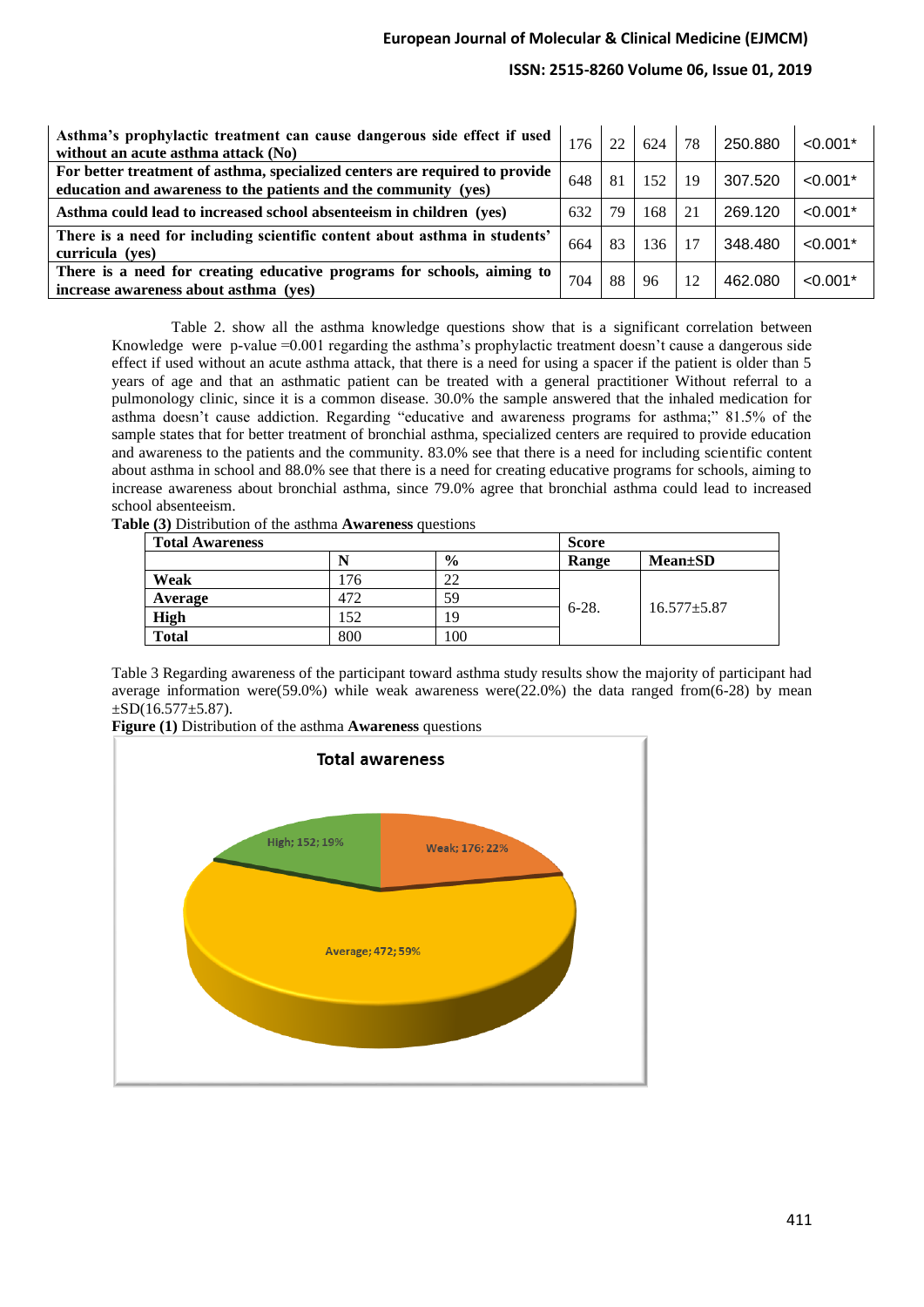# **ISSN: 2515-8260 Volume 06, Issue 01, 2019**

| Aliviunali aliiali                                                           |                        |     |                  |       |       |         |                        |                |
|------------------------------------------------------------------------------|------------------------|-----|------------------|-------|-------|---------|------------------------|----------------|
|                                                                              |                        |     | <b>Awareness</b> |       |       | F       | <b>ANOVA or T-test</b> |                |
|                                                                              |                        | N   | <b>Mean</b>      | Ŧ     | SD    | or<br>T | <b>Test</b><br>value   | <b>P-value</b> |
|                                                                              | $<$ 25                 | 128 | 8.586            | Ŧ     | 2.022 |         |                        | ${<}0.001*$    |
|                                                                              | 25-35                  | 184 | 12.668           | Ŧ     | 1.940 |         | 606.255                |                |
| Age                                                                          | 35-45                  | 392 | 20.268           | Ŧ     | 2.795 | F       |                        |                |
|                                                                              | >45                    | 96  | 19.552           | Ŧ     | 5.852 |         |                        |                |
| Gender                                                                       | Female                 | 224 | 16.661           | Ŧ     | 5.388 | T       | 0.304                  | 0.762          |
|                                                                              | <b>Male</b>            | 576 | 16.528           | Ŧ     | 5.628 |         |                        |                |
|                                                                              | 1                      | 192 | 10.281           | Ŧ     | 2.385 |         | 960.570                | $< 0.001*$     |
| Number of children                                                           | $\overline{2}$         | 296 | 14.949           | Ŧ     | 3.125 | F       |                        |                |
|                                                                              | 3 or more              | 312 | 21.965           | Ŧ     | 3.244 |         |                        |                |
|                                                                              | <b>Illiterate</b>      | 176 | 10.108           | Ŧ     | 2.441 |         | 713.399                | $< 0.001*$     |
|                                                                              | <b>Primary</b>         | 152 | 13.099           | Ŧ     | 3.263 |         |                        |                |
| Level of education                                                           | <b>Preparatory</b>     | 224 | 17.737           | Ŧ     | 2.260 | F       |                        |                |
|                                                                              | <b>Secondary</b>       | 128 | 19.516           | Ŧ     | 2.411 |         |                        |                |
|                                                                              | <b>University</b>      | 120 | 25.092           | Ŧ     | 2.676 |         |                        |                |
| Occupation                                                                   | Work                   | 656 | 18.084           | Ŧ     | 4.895 | T       | 20.298                 | $< 0.001*$     |
|                                                                              | Not work               | 144 | 9.646            | Ŧ     | 2.029 |         |                        |                |
| of<br><b>Does</b><br>anyone<br>your<br>suffer<br>children<br>from<br>asthma? | $\mathbf{N}\mathbf{0}$ | 216 | 10.417           | ±.    | 2.567 | T       | $-25.708$              | ${<}0.001*$    |
|                                                                              | Yes                    | 584 | 18.839           | $\pm$ | 4.554 |         |                        |                |
| of<br>family<br><b>Does</b><br>anyone<br>member or friend suffer             | N <sub>0</sub>         | 184 | 12.978           | ±.    | 3.276 | T       | $-10.653$              | $< 0.001*$     |
| from asthma?                                                                 | Yes                    | 616 | 17.636           | $\pm$ | 5.653 |         |                        |                |

**Table 4**Distribution of the associated **of awareness** about asthma and socio-demographic factors in Makkah AlMukampeh

Table (4) show that is a significant relation between awarenessabout asthma and demographic data regarding age (increase in 35-45 years) where F=606.255and P-value=<0.001 by mean+ SD (20.268±2.795). Regarding gender In our study the majority of our participants were noticed in female more than male with no significant relation between awareness and gender were  $T = -0.304$  and P-value=0.762. Regarding Does anyone of your children suffer from asthma show that a significant relation between awareness and Does anyone of your children suffer from asthma were  $T = -25.708$  and P-value=0.001 by mean+ SD (18.839 $\pm$ 4.554) in yes. Regarding Does anyone of family member or friend suffer from asthma show that a significant relation between Does anyone of family member or friend suffer from asthma and awareness (increase in yes) were T=-10.653 and P-value=0.001 by mean+ SD (17.636 $\pm$ 5.653).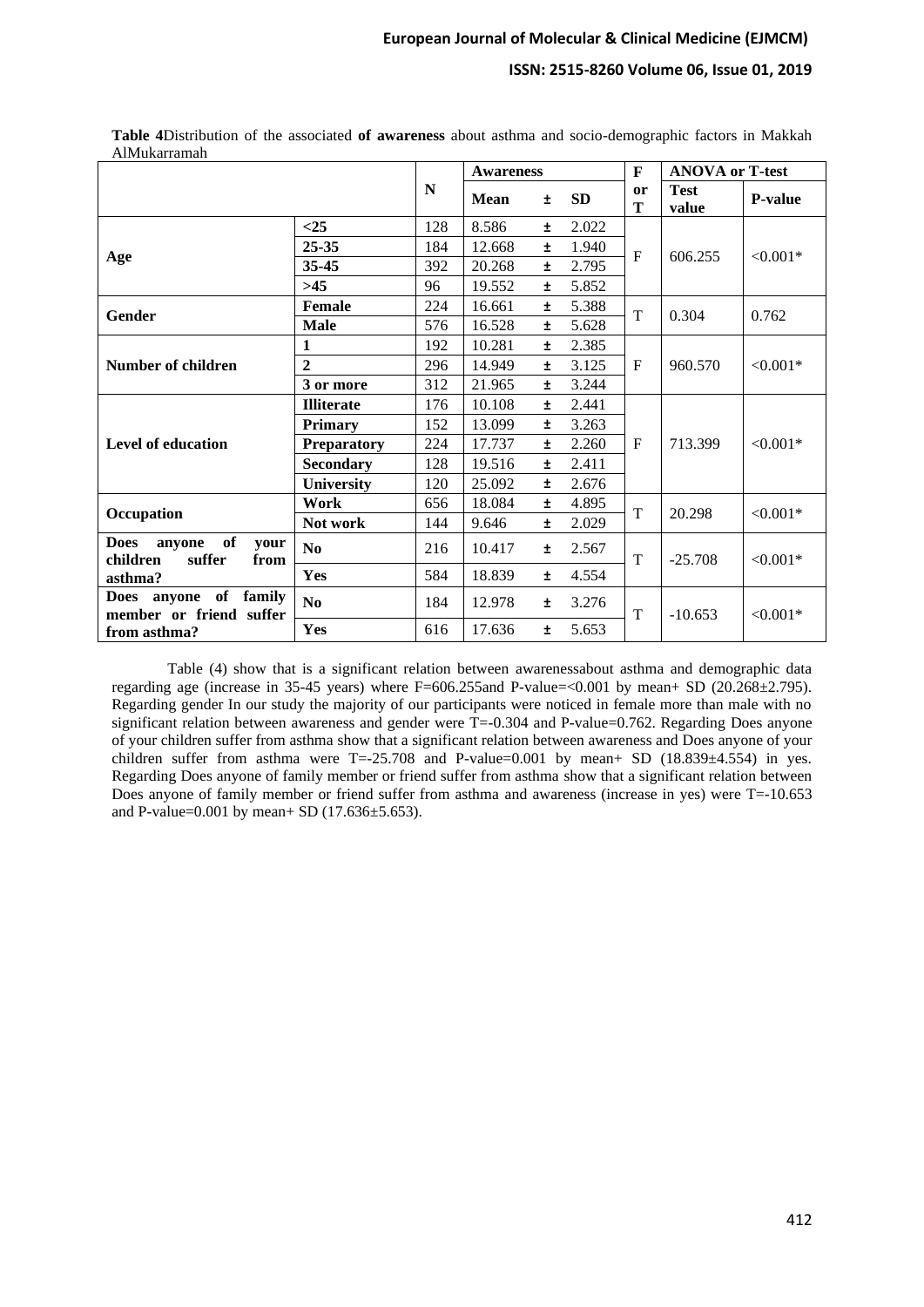## **ISSN: 2515-8260 Volume 06, Issue 01, 2019**



**Figure (2)**Distribution of the associated **of awareness** about asthma and socio-demographic factors in Makkah AlMukarramah

#### 4. **Discussion**

In the Saudi Arabian community, people are aware of the disease however, there are many misconceptions regarding bronchial asthma in children. Previous studies that were conducted on parents with asthmatic children have also shown low asthma knowledge results, such as the mean score of the parents was 15.5, which was 50% of the total score.[15] There was a higher score in another study, with a mean of 18.3 for parents with asthmatic children who were admitted to New Castle Mater Hospital and John Hunter Hospital.[33] In addition, in another study, parents scored 19.9 in the Royal Children Hospital, Australia.[34] Comparably, one of the highest percentages on the asthma knowledge test was an average of 72% by parents.[27] The majority of the population in this study knows the disease and its predisposing factors, however a few can differentiate between bronchial asthma and other respiratory disorders. Moreover, don't know its correct symptoms. Concerning the medications for asthma, a minute percentage of the people thought and comprehends the medications for asthma in mild and severe cases according to the asthma severity index and the Saudi Initiative for Asthma guidelines. Regarding the misconceptions, the majority of the population thinks thatsome inhaled medication for asthma can cause addiction, thatasthma's prophylactic treatment can cause dangerous side effect if used without an acute asthma attack, steam inhalation for the treatment of asthma is better than mask or tube, and that there is no need for using a mask if the patient is older than 5 years of age. Hence, there is both misconceptions and unawareness regarding the topic .The bronchial asthma awareness question showed three categories of people; aware, unaware, and people with misconceptions. The main misconceptions were that asthma and chest diseases in children are the same, symptoms of bronchial asthma include fever, a runny nose, and throat inflammation, that the frequent use of antibiotics helps in diminishing the complications of asthma, exposure of sudden changes in the environment doesn't affect the progression of asthma and that asthmatic children should avoid sport activities and certain foods such as fish, eggs, and bananas. It is true that there is a close link between asthma and allergy,allergens are common asthma triggers; however not all asthma is caused by allergens (non -allergic asthma). Furthermore,certain food associations were seen in studies that children who started eating fish at 6-12 months had a significantly lower risk of wheezing when they were 4 year-old compared with children who began eating fish later.

The questions that were asked regarding the treatment of the disease was carried out to assess the people's understanding about the concept of treatment, such as that the patient can't stop taking the medication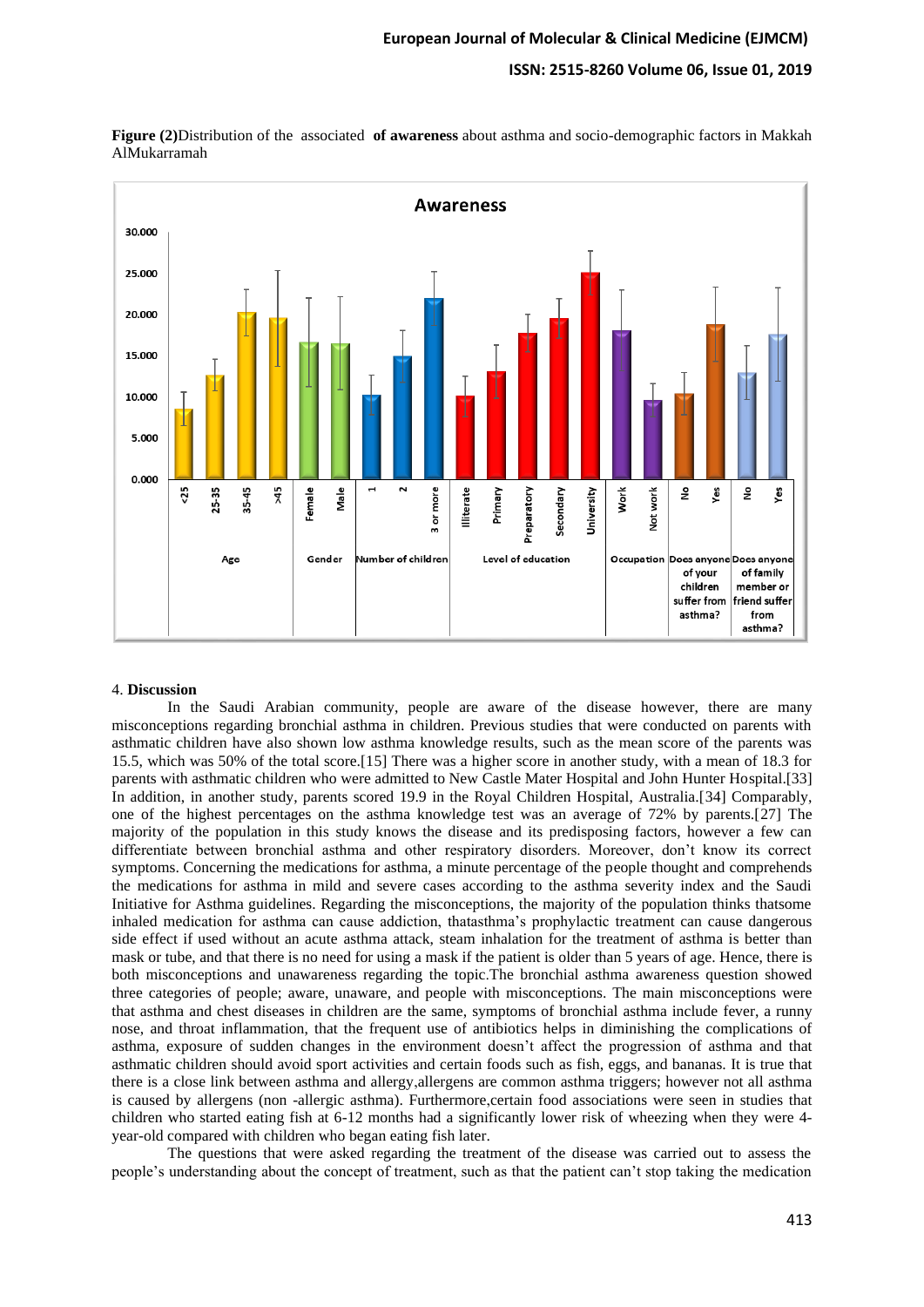## **ISSN: 2515-8260 Volume 06, Issue 01, 2019**

after an acute asthmatic attack or the use of steam inhalation, which is sometimes performed by breathing in hot steam or taking a hot shower could likewise help in asthma relief, some people use hot water steam as nebulizer. Some of the main misconceptions is that an asthmatic patient can't be treated in a primary care clinic, that inhaled asthma medication may cause addiction and that asthma's prophylactic treatment can have dangerous side effects if used without an asthmatic attack. Prophylactic treatment should be taken according to guidelines in order to avoid any serious adverse event, however if taken by the guidelines no dangerous side effects will occur, also regarding addiction beta agonists can tolerance so they should be taken according to the guidelines. There is a difference between unawareness and misconceptions. It is seen that there is a percentage of unawareness in each of the asthma awareness questions, however misconceptions are more hazardous since if an incorrect action is taken regarding the disease, this might be dangerous.

### **5. Conclusion**:

There is a high percentage of children with uncontrolled asthma and is a high knowledge deficit among the parents and caregivers of children to the asthma. An educational program targeting the general population and the caregivers should be implemented to correct any false beliefs regarding asthma and asthma medications. the previse study's demonstrated that bronchial asthma knowledge in the Saudi Arabian population is insufficient, and efforts should be carried out to spread bronchial asthma management.

#### **6. References**

- 1. Idani, E., Raji, H., Madadizadeh, F., Cheraghian, B., Shoshtari, M. H., & Dastoorpoor, M. (2019). Prevalence of asthma and other allergic conditions in adults in Khuzestan, southwest Iran, 2018. BMC Public Health, 19(1), 1-13.
- 2. National Heart, Lung, and Blood Institute. (2002). Global initiative for asthma: global strategy for asthma management and prevention. Bethesda, MD: National Institutes of Health.
- 3. Liu, T., Wang, F., Wang, G., & Mao, H. (2018). Efficacy and safety of benralizumab in patients with eosinophilic asthma: a meta-analysis of randomized placebo-controlled trials. Frontiers of medicine, 12(3), 340-349.
- 4. Kutzora, S., Weber, A., Heinze, S., Hendrowarsito, L., Nennstiel-Ratzel, U., von Mutius, E., ... & GME Study Group. (2018). Asthmatic/wheezing phenotypes in preschool children: Influential factors, health care and urban-rural differences. International journal of hygiene and environmental health, 221(2), 293-299.
- 5. Edwards, M., Gallagher, A., Nair, P., Drew, S., Vyas, A., Sharma, R., ... & Evans, D. J. (2018). Anti-interleukin-13 and anti-interleukin-4 agents versus placebo, anti-interleukin-5 or anti‐immunoglobulin‐E agents, for children and adults with asthma. The Cochrane Database of Systematic Reviews, 2018(1).
- 6. Al Ghobain, M. O., Algazlan, S. S., & Oreibi, T. M. (2018). Asthma prevalence among adults in Saudi Arabia. Saudi medical journal, 39(2), 179.
- 7. Al-Harbi, S., Al-Harbi, A. S., Al-Khorayyef, A., Al-Qwaiee, M., Al-Shamarani, A., Al-Aslani, W., ... & Yousef, A. (2016). Awareness regarding childhood asthma in Saudi Arabia. Annals of thoracic medicine, 11(1), 60.
- 8. Masoli, M., Fabian, D., Holt, S., Beasley, R., & Global Initiative for Asthma (GINA) Program. (2004). The global burden of asthma: executive summary of the GINA Dissemination Committee report. Allergy, 59(5), 469-478.
- 9. Sobki, S. H., & Zakzouk, S. M. (2004). Point prevalence of allergic rhinitis among Saudi children. Rhinology, 42, 137-140.
- 10. BinSaeed, A. A., Torchyan, A. A., Alsadhan, A. A., Almidani, G. M., Alsubaie, A. A., Aldakhail, A. A., ... & Alsaadi, M. M. (2014). Determinants of asthma control among children in Saudi Arabia. Journal Of Asthma, 51(4), 435-439.
- 11. Al Frayh, A. R., Shakoor, Z., ElRab, M. G., & Hasnain, S. M. (2001). Increased prevalence of asthma in Saudi Arabia. Annals of Allergy, Asthma & Immunology, 86(3), 292-296.
- 12. Peterson-Sweeney, K., McMullen, A., Yoos, H. L., & Kitzman, H. (2003). Parental perceptions of their child's asthma: management and medication use. Journal of Pediatric Health Care, 17(3), 118-125.
- 13. Zaraket, R., Al-Tannir, M. A., Bin Abdulhak, A. A., Shatila, A., & Lababidi, H. (2011). Parental perceptions and beliefs about childhood asthma: a cross-sectional study. Croatian medical journal, 52(5), 637-643.
- 14. US Department of Health and Human Services. (2006). The health consequences of involuntary exposure to tobacco smoke: a report of the Surgeon General.
- 15. Fadzil, A., & Norzila, M. Z. (2002). Parental asthma knowledge. The Medical Journal of Malaysia, 57(4), 474-481.